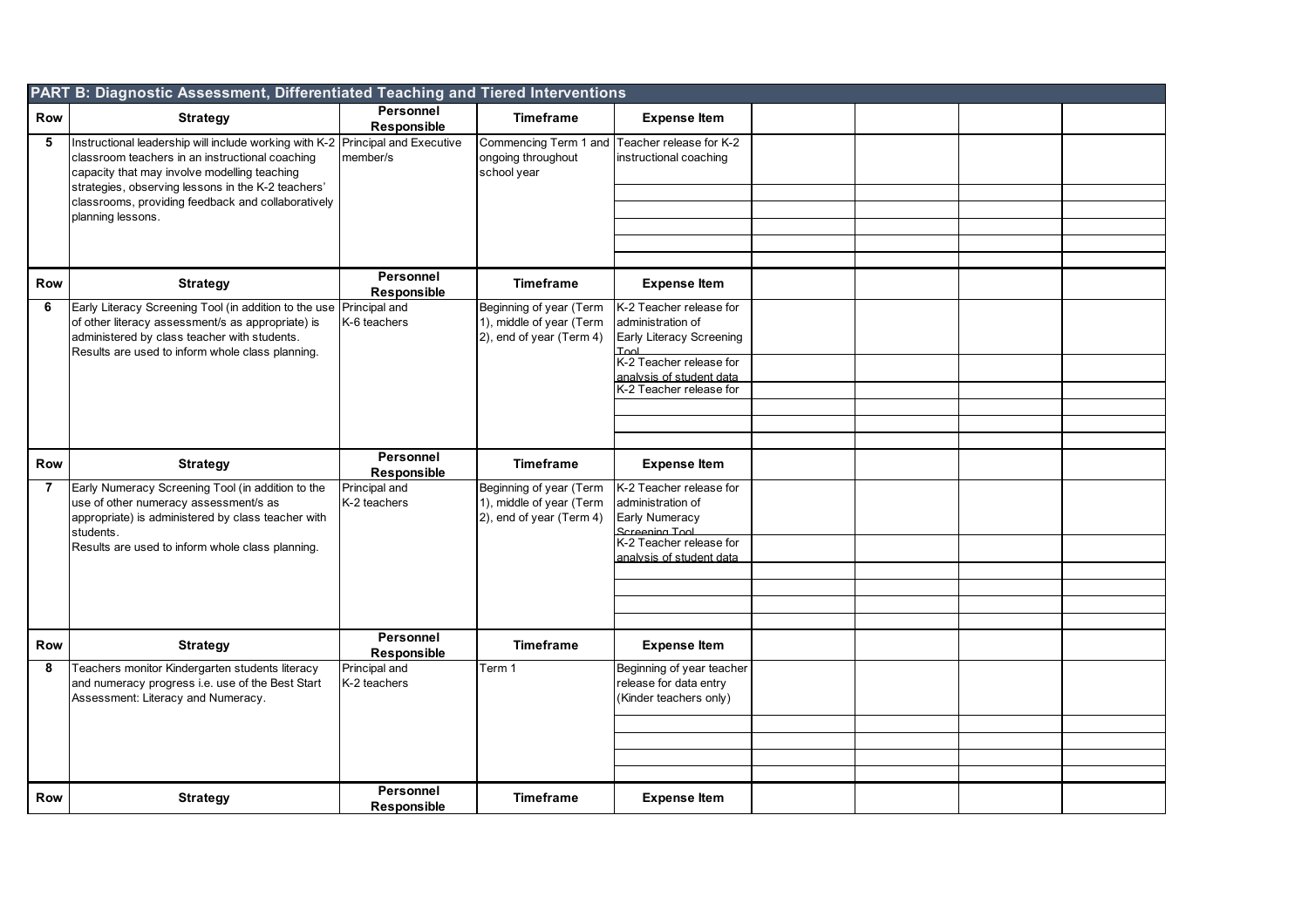| 9          | Teachers monitor literacy and numeracy progress<br>using the Literacy and Numeracy Learning<br>Progressions and complete associated reporting<br>accountabilities.                                                                                                                                                                     | Principal and<br>K-2 teachers | ongoing throughout<br>school year                                              | Commencing Term 1 and Beginning of year teacher<br>release for reporting<br>(K-2 teachers)<br>End of Term 2 teacher<br>release for reporting<br>(K-2 teachers)<br>End of Term 4 teacher<br>release for reporting<br>(K-2 teachers)                              |  |  |
|------------|----------------------------------------------------------------------------------------------------------------------------------------------------------------------------------------------------------------------------------------------------------------------------------------------------------------------------------------|-------------------------------|--------------------------------------------------------------------------------|-----------------------------------------------------------------------------------------------------------------------------------------------------------------------------------------------------------------------------------------------------------------|--|--|
| Row        | <b>Strategy</b>                                                                                                                                                                                                                                                                                                                        | Personnel<br>Responsible      | <b>Timeframe</b>                                                               | <b>Expense Item</b>                                                                                                                                                                                                                                             |  |  |
| 10         | Professional learning for teachers focused on<br>critical early literacy concepts as well as planning<br>implications in order to align with the English K-6<br>Syllabus. School-based professional learning will be<br>provided as well as consolidation of learning<br>through completion of several online learning<br>modules.     | Principal and<br>K-2 teachers | Commencing Term 1 and Teacher release for<br>ongoing throughout<br>school year | school-based<br>professional learning No<br>release needed as<br>courses are after school<br>Teacher release for self-<br>paced online learning<br>modules 1/2 day per<br>module<br><b>GRR Training &amp;</b><br>K-6 Teacher release for<br>K-6 DIBELS site fee |  |  |
| <b>Row</b> | <b>Strategy</b>                                                                                                                                                                                                                                                                                                                        | Personnel<br>Responsible      | <b>Timeframe</b>                                                               | <b>Expense Item</b>                                                                                                                                                                                                                                             |  |  |
| 11         | Professional learning for teachers focused on<br>critical early numeracy concepts as well as<br>planning implications in order to align with the<br>Mathematics K-6 Syllabus. School-based<br>professional learning will be provided as well as<br>consolidation of learning through completion of<br>several online learning modules. | Principal and<br>K-2 teachers | Commencing Term 1 and Teacher release for<br>ongoing throughout<br>school year | school-based<br>professional learning no<br>release needed as<br>courses are after school<br>Teacher release for self-<br>paced online learning<br>modules 1/2 day per<br>module                                                                                |  |  |
| Row        | <b>Strategy</b>                                                                                                                                                                                                                                                                                                                        | Personnel<br>Responsible      | <b>Timeframe</b>                                                               | <b>Expense Item</b>                                                                                                                                                                                                                                             |  |  |
| 12         | Purchasing of appropriate resources to support<br>literacy teaching Phonic Books (Decoables).                                                                                                                                                                                                                                          | <b>LNAP Coordinator</b>       | November 2017 for 2018                                                         | <b>Decodable Readers</b>                                                                                                                                                                                                                                        |  |  |
|            |                                                                                                                                                                                                                                                                                                                                        |                               |                                                                                |                                                                                                                                                                                                                                                                 |  |  |